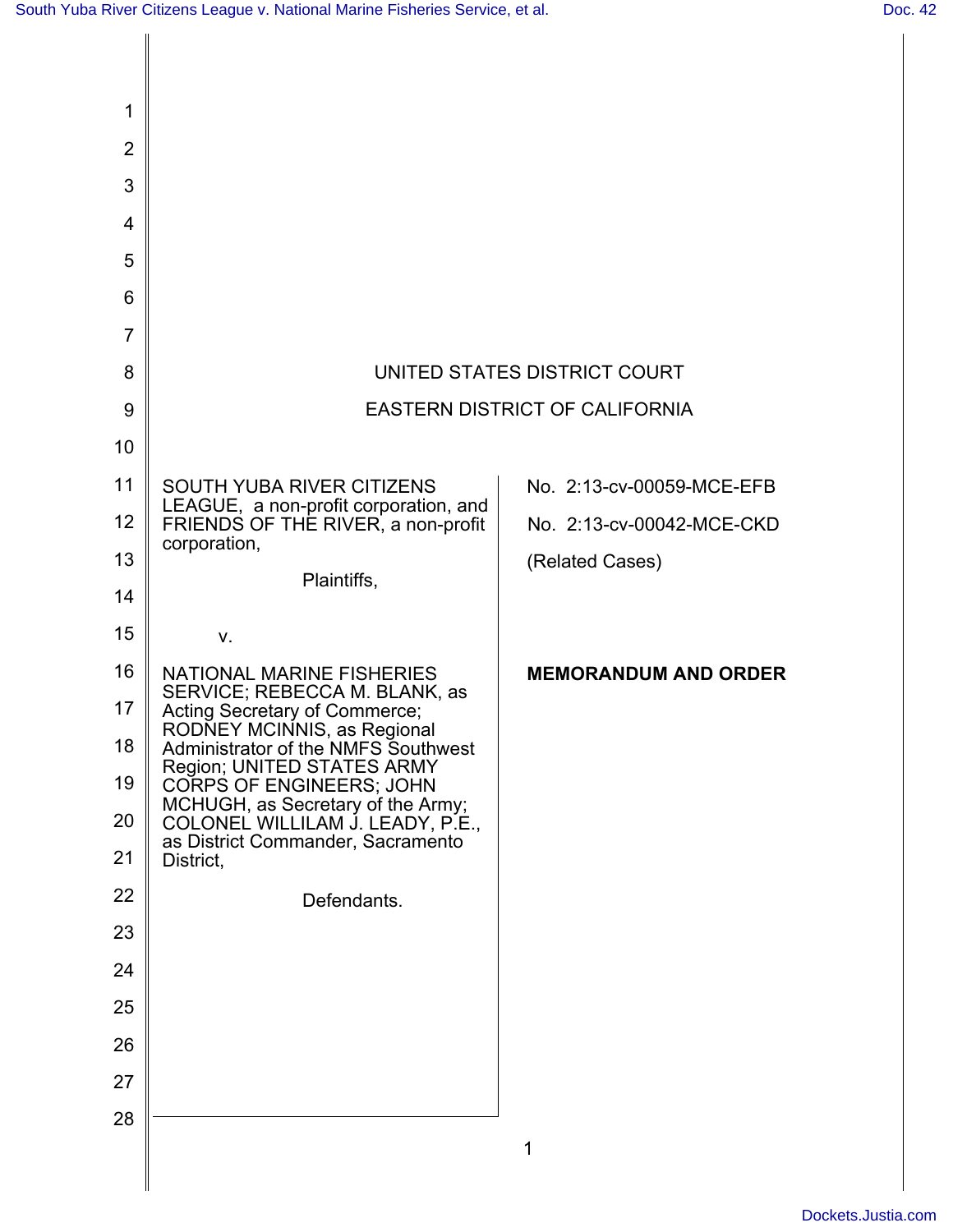| 1              | YUBA COUNTY WATER AGENCY,                                                           |                                                                                         |  |
|----------------|-------------------------------------------------------------------------------------|-----------------------------------------------------------------------------------------|--|
| $\overline{2}$ | Plaintiff,                                                                          |                                                                                         |  |
| 3              | <b>NEVADA IRRIGATION DISTRICT;</b>                                                  |                                                                                         |  |
| 4              | <b>PACIFIC GAS AND ELECTRIC</b><br><b>COMPANY; STATE WATER</b>                      |                                                                                         |  |
| 5              | CONTRACTORS, INC.; BROPHY<br>WATER DISTRICT, HALLWOOD<br><b>IRRIGATION COMPANY,</b> |                                                                                         |  |
| 6              | Plaintiff-Intervenors,                                                              |                                                                                         |  |
| $\overline{7}$ | V.                                                                                  |                                                                                         |  |
| 8              |                                                                                     |                                                                                         |  |
| 9              | NATIONAL MARINE FISHERIES<br><b>SERVICE; UNITED STATES</b>                          |                                                                                         |  |
| 10             | DEPARTMENT OF COMMERCE;<br>REBECCA M. BLANK, in her official                        |                                                                                         |  |
| 11             | capacity as Acting Secretary of<br>Commerce; RODNEY R. MCINNIS, in                  |                                                                                         |  |
| 12             | his official capacity as Regional                                                   |                                                                                         |  |
| 13             | Administrator, Southwest Region,<br>National Marine Fisheries Service; U.S.         |                                                                                         |  |
| 14             | ARMY CORPS OF ENGINEERS;<br>LIEUTENANT GENERAL THOMAS P.                            |                                                                                         |  |
| 15             | BOSTICK, in his official capacity as<br>Commanding General of U.S. Army             |                                                                                         |  |
| 16             | Corps of Engineers; and COLONEL<br>WILLIAM J. LEADY, P.E., in his official          |                                                                                         |  |
| 17             | capacity as District Commander,<br>Sacramento District, U.S. Army Corps             |                                                                                         |  |
| 18             | of Engineers,                                                                       |                                                                                         |  |
| 19             | Defendants.                                                                         |                                                                                         |  |
| 20             |                                                                                     |                                                                                         |  |
| 21             |                                                                                     |                                                                                         |  |
| 22             |                                                                                     | By way of the present litigation, two groups of Plaintiffs separately challenge the     |  |
| 23             | propriety of a biological opinion prepared by the National Marine Fisheries Service |                                                                                         |  |
| 24             |                                                                                     | ("NMFS") in connection with the continued operation of two different dams maintained by |  |
| 25             |                                                                                     | the Army Corps of Engineers ("Corps") and located along the upper portions of the Yuba  |  |
| 26             | River in Northern California.                                                       |                                                                                         |  |
| 27             | $\mathcal{H}$                                                                       |                                                                                         |  |
| 28             | ///                                                                                 |                                                                                         |  |
|                |                                                                                     | $\overline{2}$                                                                          |  |
|                |                                                                                     |                                                                                         |  |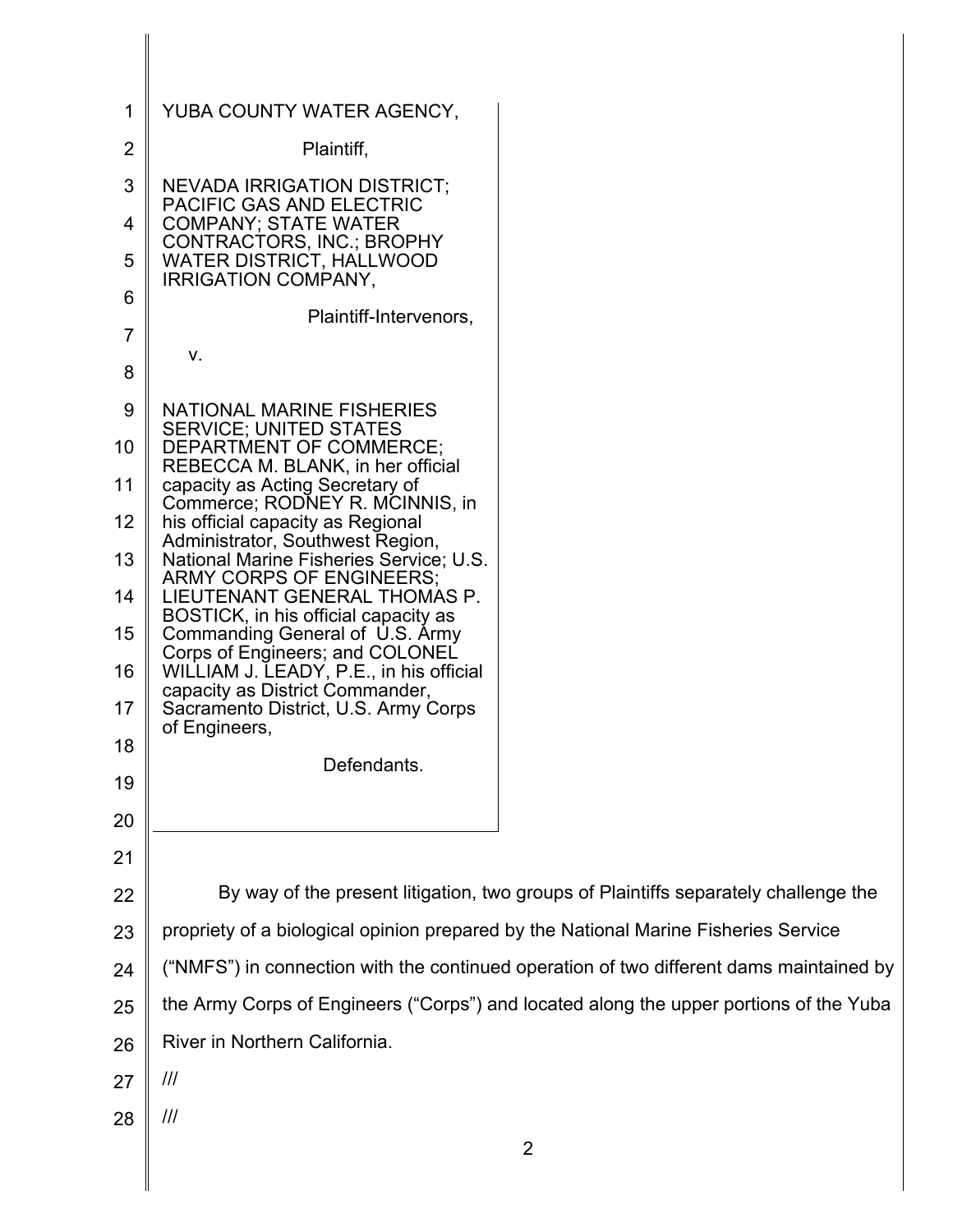1 2 3 4 5 6 7 8 The first lawsuit is being pursued by two different environmental groups and argues that by extending certain deadlines contained in the biological opinion at the request of the Corps, the NMFS has violated provisions of the Endangered Species Act, 16 U.S.C. § 1531, et seq. ("ESA") by exacerbating the risk to certain threatened fish. The second action, brought by the Yuba County Water Agency (five other water and power entities have intervened as additional plaintiffs since the lawsuit was commenced), is concerned not with fish but how measures to restore fish habitat, as advocated by the NMFS, may adversely affect water and hydroelectric interests.

9 10 11 12 13 14 15 16 17 18 Presently before the Court is the environmental plaintiffs' request for preliminary injunctive relief, as well as motions filed by the federal defendants in both lawsuits to stay these proceedings.<sup>1</sup> Stay is sought in order to allow the NMFS, which has already agreed to revisit the conclusions contained in its 2012 study, to prepare a new assessment that may well obviate the need for all or part of this litigation. The defense claims that allowing both actions to proceed simultaneously under those circumstances would likely be both wasteful and inefficient. The environmental plaintiffs, on the other hand, argue that the Corps must implement certain safeguards to protect fish if any stay is ordered, and seek a mandatory injunction to ensure that what they view as key provisions of NMFS' current recommendations are followed in the meantime.

19 20 21 22 As set forth below, the Court finds that the environmental plaintiffs have not met their burden of demonstrating the need for a preliminary injunction in this matter. The Court will, however, stay both actions pending issuance of a new biological opinion and will further establish deadlines for completion of that opinion.

23 ///

24

///

///

///

- 25
- 26

27

28

 $1$  The defendants in both proceedings at issue herein will be collectively referred to as "federal defendants" or "the government" in this Memorandum and Order unless otherwise indicated.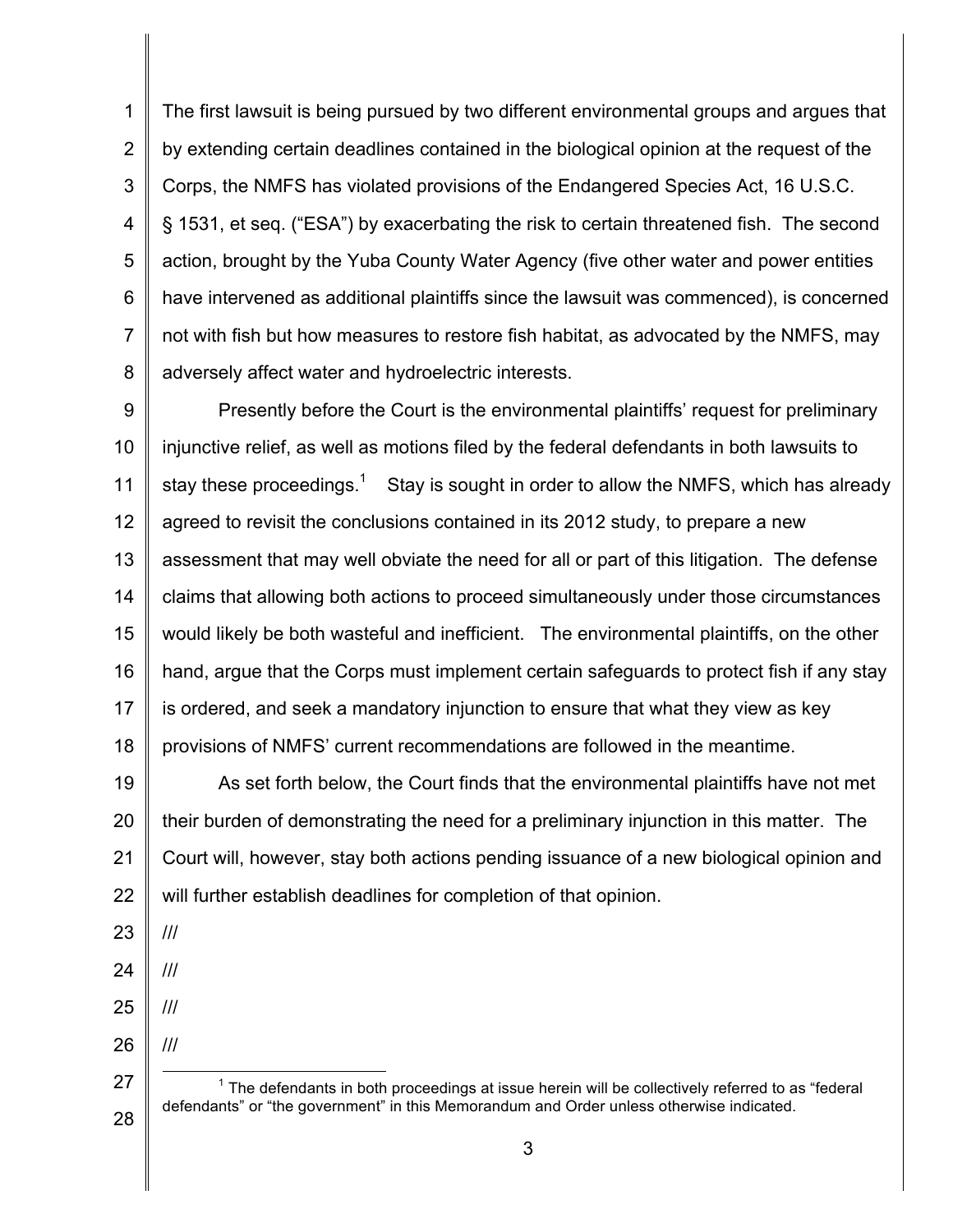| $\mathbf{1}$   | <b>BACKGROUND</b>                                                                                     |
|----------------|-------------------------------------------------------------------------------------------------------|
| $\overline{2}$ |                                                                                                       |
| $\mathfrak{S}$ | Both of these lawsuits, which were related by Order filed June 27, 2013,                              |
| 4              | challenge a 300-page Biological Opinion ("BiOp") issued on February 20, 2012, by the                  |
| 5              | NMFS. <sup>2</sup> The BiOp was prepared to evaluate the Corps' long-term operation and               |
| $\,6$          | maintenance of two dams along the upper Yuba River ("the Project"). The BiOp                          |
| $\overline{7}$ | specifically addressed the effects of the project on three anadromous <sup>3</sup> fish species which |
| 8              | are listed as threatened under the Endangered Species Act ("ESA"). The affected                       |
| $\overline{9}$ | species include the Central Valley spring-run Chinook salmon, the Central Valley                      |
| 10             | steelhead and the southern green sturgeon. The Yuba River provides habitat to three                   |
| 11             | ecologically significant units of those fish.                                                         |
| 12             | The Englebright dam, constructed in 1941 ("Englebright"), marks the division                          |
| 13             | between the upper and lower Yuba and is 260 feet high. Englebright has no fish ladders                |
| 14             | and completely blocks access of the migrating fish to the upper reaches of the Yuba.                  |
| 15             | The much smaller (26 foot) Daguerre Point dam, located about 10 miles downstream                      |
| 16             | from Englebright and built in 1910 ("Daguerre"), does have fish ladders initially                     |
| 17             | constructed in 1911 and most recently repaired in 1964 and 1965. Those fishways,                      |
| 18             | located on either side of the dam abutment, do conceivably permit fish to travel                      |
| 19             | upstream. Both dams were built to retain hydraulic mining sediment and debris released                |
| 20             | into the Yuba by Gold Rush-era placer mining.                                                         |
| 21             | Between March 27, 2002, and November 21, 2007, the NMFS, which is entrusted                           |
| 22             | with safeguarding anadromous fish species like those involved here, issued three                      |
| 23             | different biological opinions regarding the Corps' activities at the two dams. All three              |
| 24             | BiOps concluded that the Corps' Project activities in operating and maintaining the two               |
| 25             | dams did not jeopardize the three fish species.                                                       |
| 26             | $2$ The 2012 BiOp is attached as Exhibit A to the Declaration of Howard Brown, ECF No. 44-3,          |

Case No. 2:13-cv-00042.

<sup>27</sup> 28  $^3$  An anadromous fish, born in fresh water, spends most of its life in the sea before returning to fresh water to spawn. Anadromous species include both salmon and sturgeon.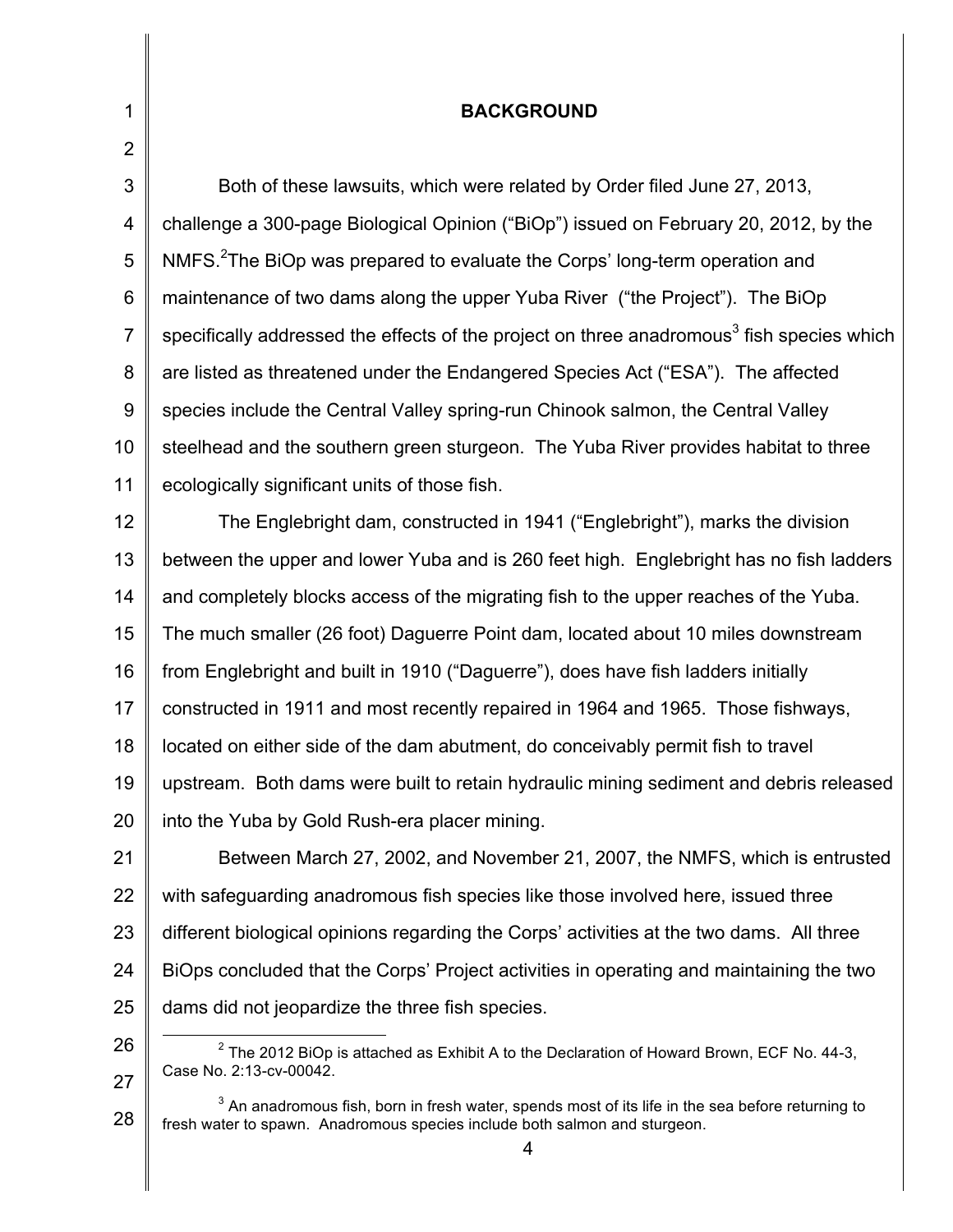1 2 3 4 5 6 7 8 The third November 21, 2007, BiOp ultimately prompted litigation by SYCRL that was adjudicated before another court in this district. In that case, the court ultimately found that certain aspects of the 2007 BiOp violated the provisions of the ESA and its implementing statutory framework under the Administrative Procedure Act ("APA"). See South Yuba River Citizens League v. NMFS, 723 F. Supp. 2d 1247 (E.D. Cal. 2010) (merits proceedings). Following this decision the Corps voluntarily reinitiated consultation with the NMFS in order to prepare a new BiOp. That process resulted in preparation of the 2012 BiOp that is the subject of the cases now before this Court.

9 10 11 12 13 14 15 16 17 The 2012 BiOp unlike its predecessors, concludes the Corps' project adversely affects the concerned fish because it blocks access to 478 miles of suitable habitat above Englebright for spring Chinook, 143 miles above Englebright for steelhead, and 2-7 kilometers above Daguerre for green sturgeon. The BiOp concludes both that these areas represent critical habitat and that in its absence the continued existence of the fish would likely be jeopardized. The BiOp further finds that upstream passage at Daguerre is inadequate and that overlapping use of spawning areas below Englebright by both spring and fall-run Chinook has resulted in hybridization of those previously distinct species.

18 19 20 21 22 23 The new BiOp included reasonably prudent alternative ("RPA") measures that the NFMS believed would help avoid jeopardizing the listed species. The recommended RPAs included various measures like near and long-term fish passage, gravel injection to improve spawning habitat, predator control, channel restoration and species monitoring. The RPAs were to be carried out pursuant to a phased, decades-long program of conservation to ameliorate the effects of the project on the listed fish.

24 25 26 27 28 The Declaration of Brad Cavallo, a fish scientist retained by one of the environmental plaintiffs, the South Yuba River Citizens League ("SYRCL"), opines that achieving comprehensive long-term measures for fish protection will require measures like the removal of Daguerre and Englebright entirely, or the construction of completely new structures or channels to allow fish passage past Daguerre and Englebright.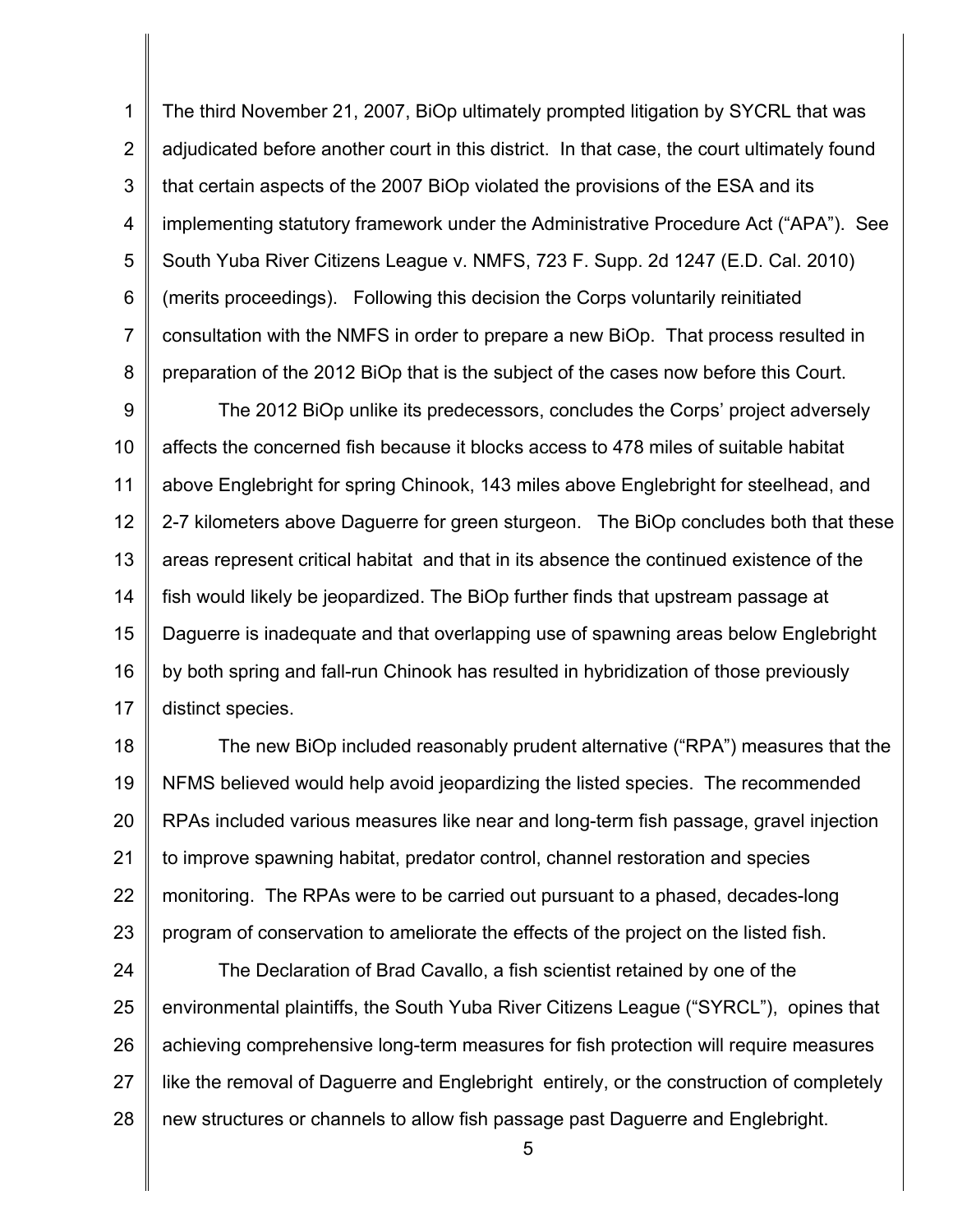1 2 3 4 5 6 7 8 See Cavallo Decl., 2:13-cv-00059, ECF No. 29-2, ¶ 46. Cavallo flatly states that "each additional year the Corps fails to adequately mitigate [this] substantial harm … brings the Listed Species closer to extinction and reduces the likelihood of recovery." Id. at 47. He argues that planning for volitional fish passage must begin immediately, as envisioned by the BiOp, in order to be in place by 2020. Id. at 51. Another expert retained by SYRCL, fisheries biologist Gary Reedy, concurs that timely passage of fish passage design is critical to avoid jeopardy to the listed species' survival and recovery. Reedy Decl., 2:13-cv-00059, ECF No. 29-3, ¶ 17.

9 10 11 12 13 14 15 16 17 18 19 20 21 22 23 24 After issuance of the 2012 BiOp, the Corps and NMFS held a series of meetings between March and September of 2012 to discuss the Corps' concerns about implementing the BiOp. On November 27, 2012, the NMFS extended several RPA deadlines to the Corps for various practical reasons, including the Corps' intent to reinitiate the consultation proceedings that had led to the BiOp in the first place. The Corps expressed both scientific and technical concerns as well as concern that the measures called for in the BiOp were beyond its statutory and fiscal authority to implement. Thereafter, on February 26, 2013, the Corps formally requested reinitiation of consultation proceedings under Section 7 of the ESA and agreed to continue implementing certain actions with near term completion dates that would benefit the subject fish species during the period of additional consultation. That consultation was viewed as appropriate to address new scientific and technical information relevant to the Corps' action on listed species, $4$  to clarify the nature and scope of the Corps' action, to clarify the scope of the action area, and to ensure that any RPA is within the scope of the Corps' legal authority. Decl. of Randy P. Olsen, 2:13-cv-00042, ECF No. 44-4, ¶ 15. ///

25

///

///

26

<sup>28</sup>  $4$  By that time, two years of new information had been gathered since the 2012 Biological Assessment, which included information and date only up to 2010.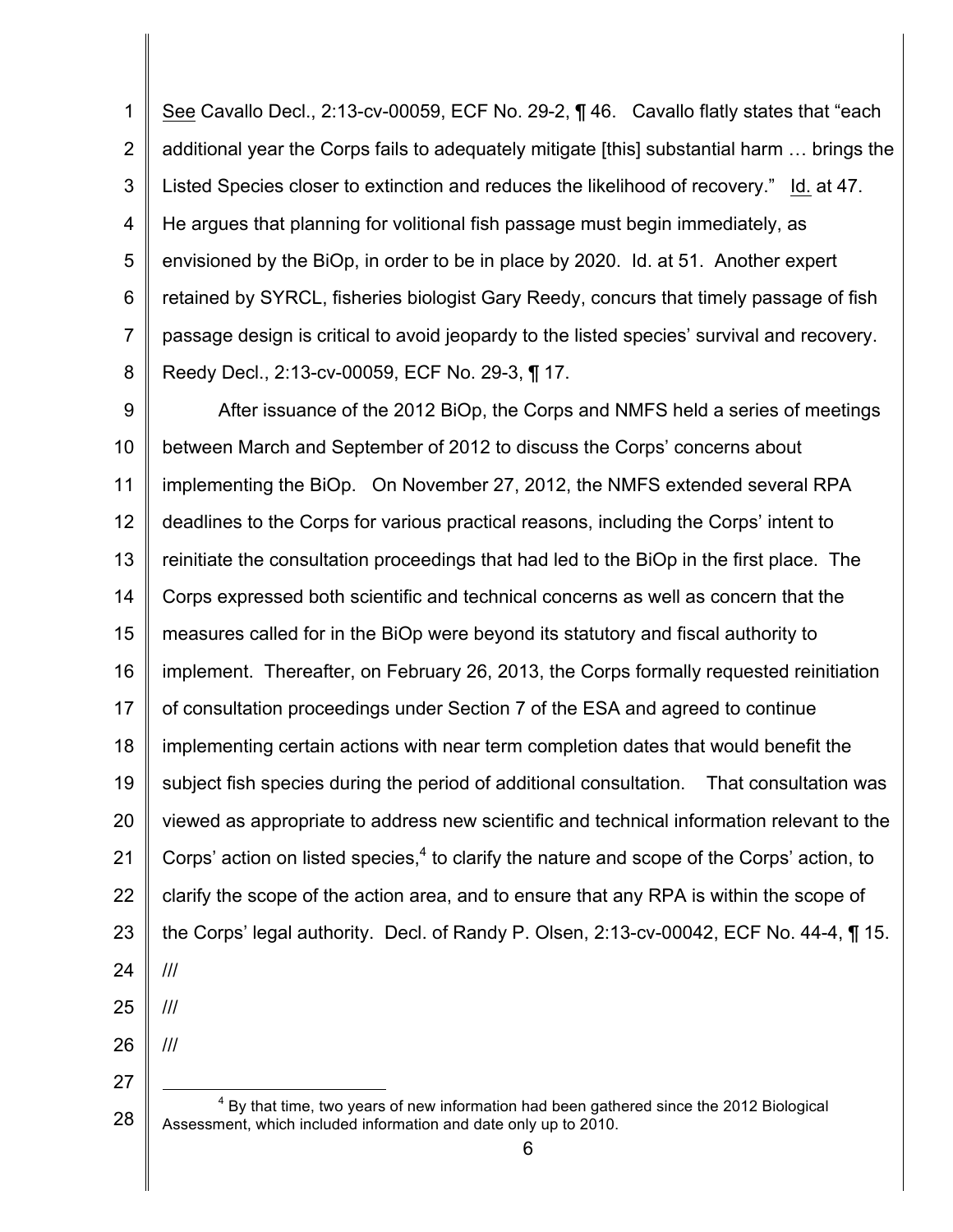1 2 3 4 5 6 7 8 9 The interim measures that the Corps agreed to implement pending the renewed consultation proceedings include the inspection and maintenance of the Daguerre fish ladders, placement and monitoring of 5,000 tons of gravel for spawning habitat, salmonid redd surveys as specified in the BiOp, and the implementation and monitoring of large woody material between Englebright and Daguerre, as also called for in the BiOp. The Corps viewed these measures as both within its authority and appropriations its ability to carry out by way of funding appropriation. The Corps further represented it would not make any irreversible or irretrievable commitment of resources in the meantime that would affect implementation of additional measures in the future.

10 11 12 13 The NMFS agreed to reinitiation as requested and, on April 11, 2013, committed to develop the necessary schedule for those proceedings. It believes that assuming receipt of a sufficient underlying biological assessment from the Corps by October 22, 2013 as planned, a new BiOp can be prepared on or before May 12, 2014.

14 15 16 17 18 19 20 21 22 23 24 The Yuba County Water Agency ("YCWA") filed its lawsuit on January 9, 2013, alleging that the 2012 BiOp contains "factual and legal inadequacies" under the ESA that make it "arbitrary and capricious" under the Administrative Procedures Act.<sup>5</sup> The government contends that significant overlap exists between the claims raised in YCWA's complaint and the issues identified by the Corps as the basis for reinitiation of consultation. YCWA's interest in the dams stems from hydroelectric power it obtains. Controlled water releases from Englebright are made through two hydroelectric power facilities that are owned, operated and maintained by the YCWA and PG&E, respectively. The powerhouses operate pursuant to licenses issued by the Federal Energy Regulatory Commission ("FERC"). On March 18, 2013, the SYRCL (a second environmental group, Friends of the

- 25 River, was subsequently added as a second party plaintiff) filed its own lawsuit.
- 26

<sup>27</sup> 28  $<sup>5</sup>$  As indicated above, five other water and power entities (the Nevada Irrigation District, Pacific</sup> Gas and Electric Company, The State Water Contractors, Inc., the Brophy Water District and the Hallwood Irrigation Company) subsequently intervened as additional plaintiffs in YDWA's lawsuit.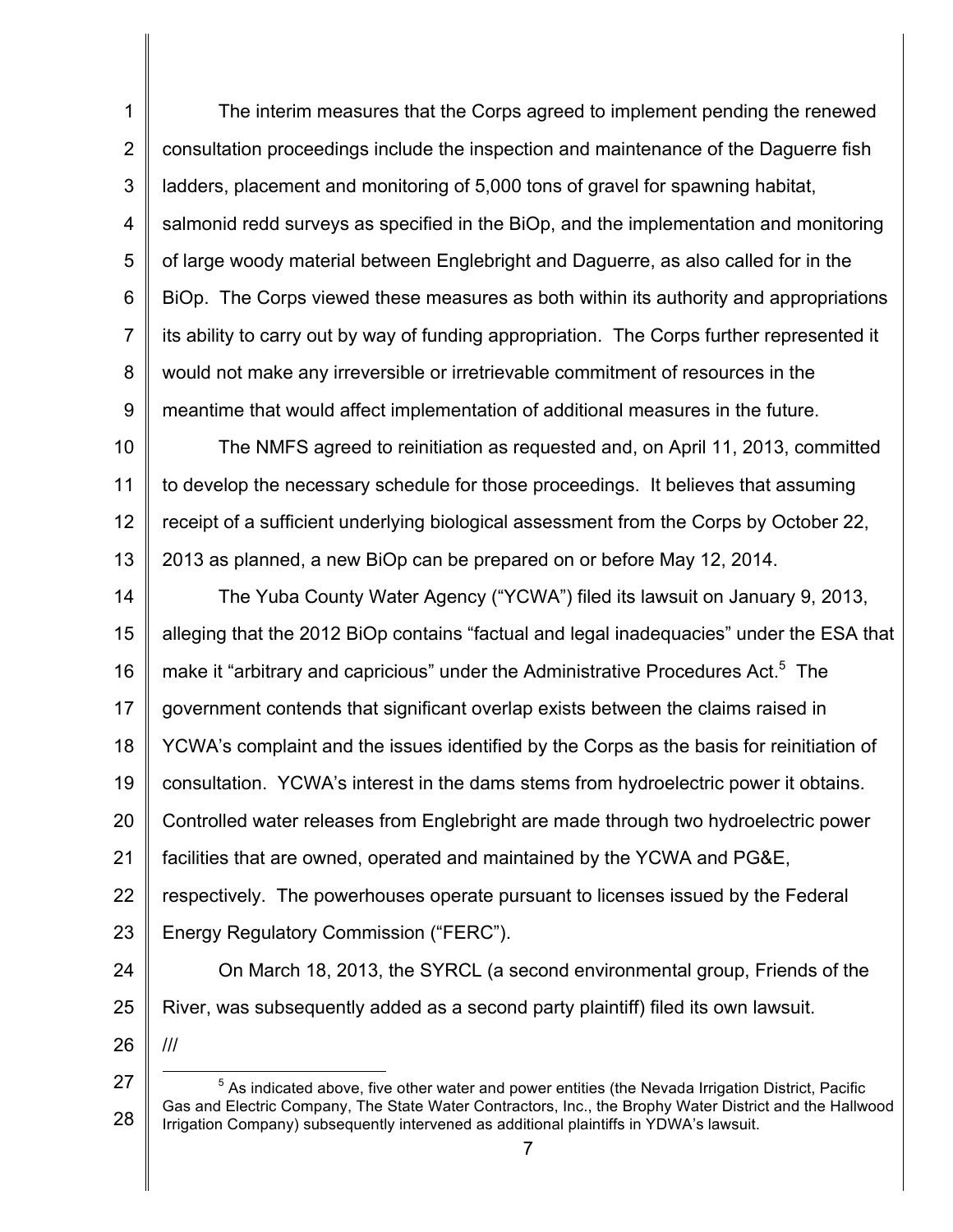1 2 3 4 5 6 That action challenges federal defendants' compliance with the RPA recommendations as set forth in the 2012 BiOp, and further challenges federal defendants' alleged failure to proceed in a timely fashion that avoids jeopardizing the listed fish or adversely modifying their critical habitat. SYRCL expresses particular concern with NMFS' consent to extend certain of the deadlines contained in the 2012 BiOp as requested by the Corps, and argues that extension was arbitrary and capricious.

7 8 9 10 11 12 13 14 15 16 17 Given the reinitiation of proceedings with NMFS, the Federal Defendants allege that a stay of both cases would avoid duplicative and wasteful litigation, and would also avoid delaying an administrative process that could be stymied if available resources have to be diverted to defending a BiOp that is already in the process of being superseded. SYRCL asks that the Court grant preliminary injunctive relief, in the event the action is stayed, in order to mandate that additional measures are taken (beyond those steps the Corps says it will continue to implement in the meantime) to protect the subject fish species pending a new BiOp. YCWA's concern with the 2012 BiOp stems from fear that its provisions will affect ongoing licensing proceedings with FERC. YCWA asks that any stay order contain provisions that preclude reference to or reliance on the 2012 BiOp while reinitiation proceedings are underway.

### **STATUTORY BACKGROUND**

18

19

20

21 22 23 24 25 26 27 28 The ESA was enacted "to provide a means whereby the ecosystems upon which endangered species and threatened species depend may be conserved" and "to provide a program for the conservation of such endangered species and threatened species." 16 U.S.C. § 1531(b). The ESA delineates several substantive mandates to achieve that stated goal. ESA section 7(a)(2) requires Federal agencies to "insure that any action authorized, funded, or carried out by such agency … is not likely to jeopardize the continued existence of or result in the destruction or adverse modification of designated critical habitat for such species." 16 U.S.C. § 1536(a)(2).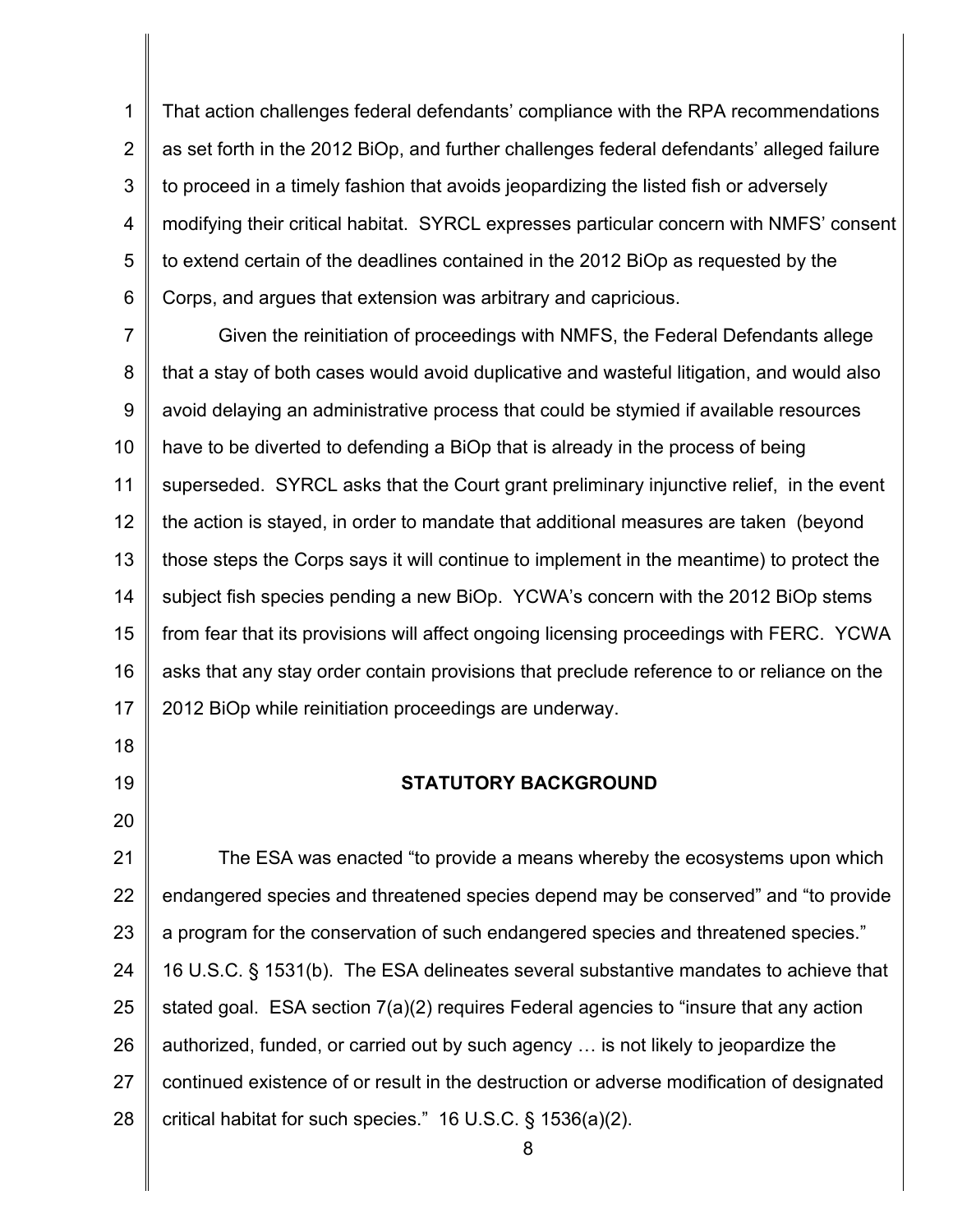1 2 In addition to these measures which apply to a Section 7 challenge, ESA section 9(a)(1)(B) also prohibits any "taking" of species listed as endangered under the ESA.

3 4 5 6 7 Whenever agency action "may affect" a threatened or endangered species or critical habitat, the agency must consult with the appropriate "consulting agency," here the NMFS. 50 C.F.R. § 402.14(a). If the proposed action is "likely to adversely affect" a listed species or its critical habitat, "formal consultation" is required. 50 C.F.R.  $§$  402.14(b).

8 9 10 11 12 13 14 15 Formal consultation begins when the action agency, here the Corps, transmits a written request to the consulting agency (NMFS). This request can take the form of a "biological assessment" which describes the proposed action and evaluates its potential effects. See 16 U.S.C. § 1536(c); 50 C.F.R. § 402.12. Formal consultation concludes with the issuance of a biological opinion by the consulting agency. 50 C.F.R. § 402,14(l)(1). The BiOp assesses the likelihood of jeopardy to the species as well as the likelihood that destruction or adverse modification of critical habitat will occur. See 50 C.F.R. § 402.14(g).

16 17 18 19 20 Section 7(d) of the ESA allows an agency like the Corps to proceed with its intended activities after the consultation process is initiated so long as the action does not result in "any irreversible or irretrievable commitment of resources with respect to the agency action which has the effect of foreclosing the formulation or implementation of any reasonable and prudent alternative measures…" 16 U.S.C. § 1536(d)

21 22 23 24 25 26 27 If the proposed action may cause jeopardy or adverse modification, the BiOp can include reasonable and prudent alternatives ("RPAs") that the consulting agency "believes would avoid the likelihood of" jeopardy or adverse habitat modification." 50 C.F.R. § 402.02. RPAs must include measures that can "be implemented in a manner consistent with the intended purpose of the action, "that are consistent with the scope of the [action agency's] legal authority and jurisdiction," and are "economically and technologically feasible." Id.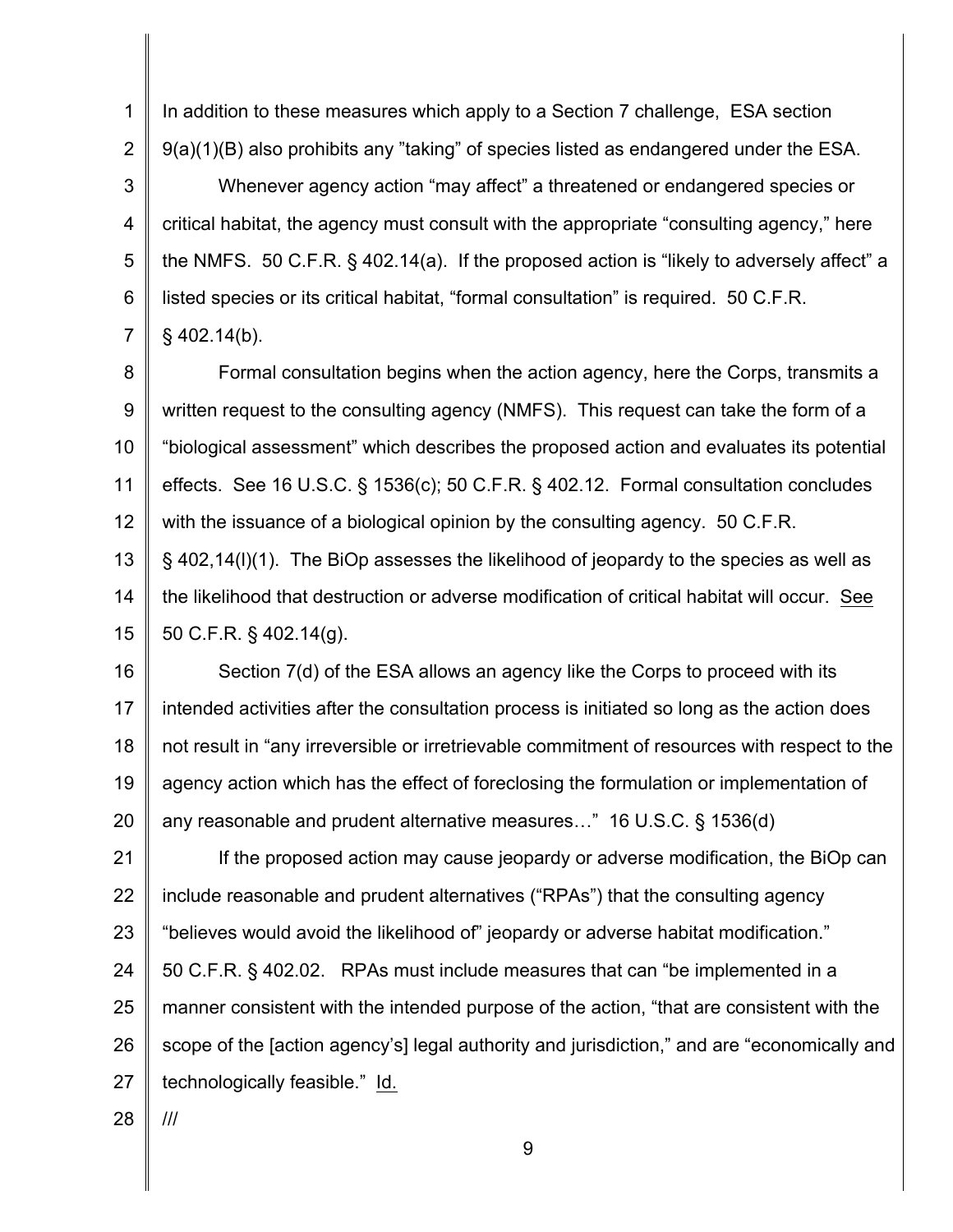1 2 3 A BiOp may also include an Incidental Take Statement ("ITS") that if followed provides the action agency with a safe harbor from liability under the Section 9 prohibition on take of listed species. 16 U.S.C. § 1536(b)(4); 50 C.F.R. § 402.14(i).

4 5 6 7 8 9 10 An agency action can be reinitiated, as has occurred here, under certain circumstances, including new information on the listed species, unanticipated levels of incidental take, or new information on the proposed action. 50 C.F.R. § 402.16. After reinitiation of consultation, an action agency like the Corps may also proceed with its action so long as it avoids the same "irreversible or irretrievable commitment of resources" that could foreclose either formulation or implementation of any subsequently developed RPA. 16 U.S.C. § 1536(d).

11 12 13 14 15 16 17 SYRCL's complaint here is premised on both Section 7 and Section 9 of the ESA. Additionally, plaintiffs in the related YCWA lawsuit argue that the 2012 BiOp fails and should be set aside either because of factual and legal inadequacies. Given those alleged shortcomings, the YCWA plaintiffs contend that the BiOp is "arbitrary and capricious", made "without observance of procedure required or law," or "otherwise not in accordance with the law" as set forth in the Administrative Procedures Act ("APA"). 5 U.S.C. § 706(2)(A) and (D).

18

19

20

21

22

**ANALYSIS**

## **A. Environmental Plaintiffs' Motion for Preliminary Injunction**

23 24 25 26 27 28 Through this motion, the SYRCL and Friends of the River (collectively "SYRCL") seek to compel the federal defendants to implement six more of the measures recommended by the 2012 BiOp beyond those measures the Corps has already agreed to take while reinitiation proceedings are pending. SYRCL maintains, in accordance with the BiOp's findings, that Englebright and Daguerre are jeopardizing the survival and recovery of the subject fish species.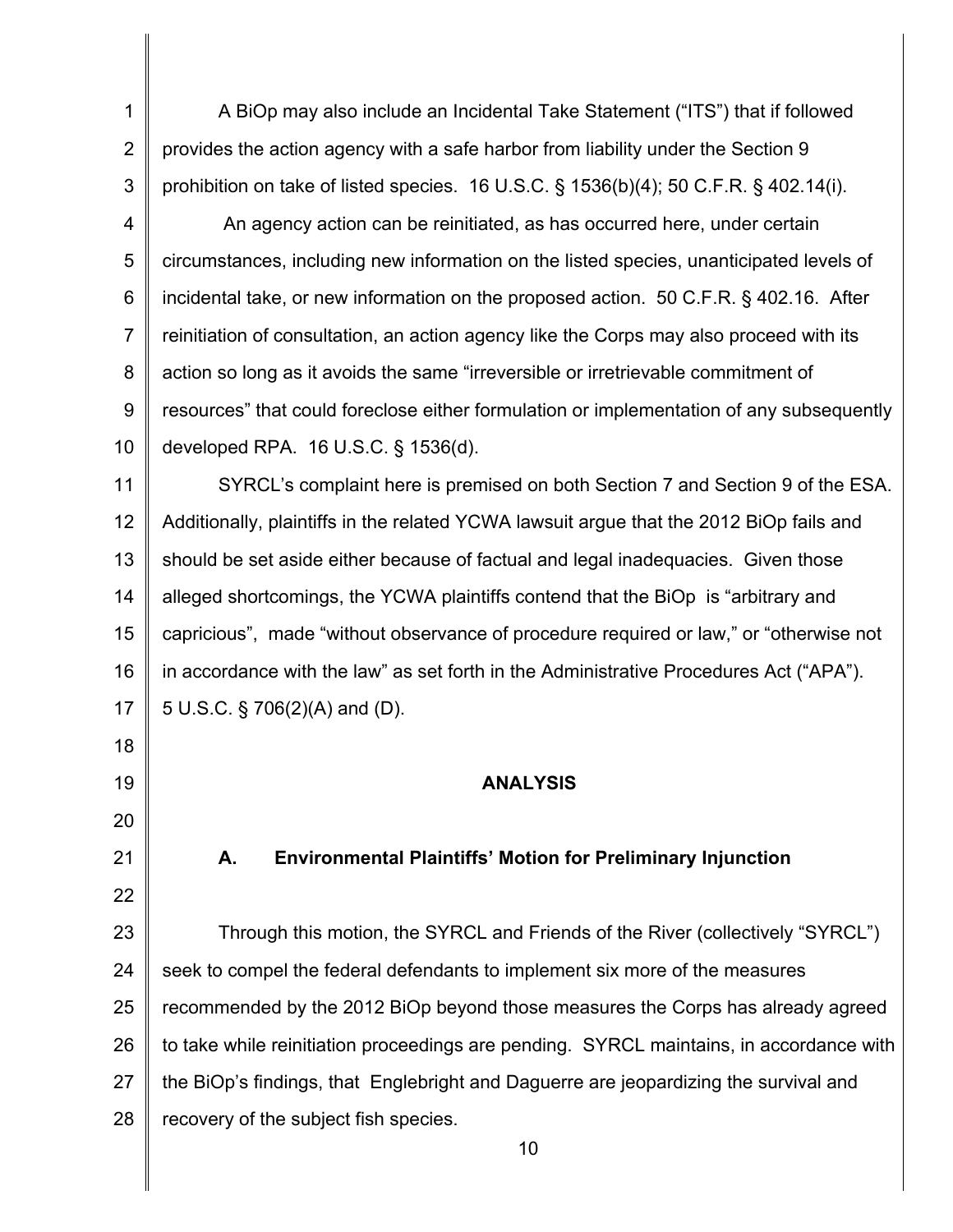1 2 3 4 5 6 The federal defendants oppose that request on grounds that the 10-month period during which reinitiation proceedings will take place does not warrant the requested mandatory injunction. Since the measures at issue are designed to unfold over a twenty-year period, and will address protection and survival concerns over a century, the government maintains that the subject fish will not be irreparably damaged by the brief, ten-month period it will take to obtain a new BiOp.

**1. Standard**

7

8

9

10 11 12 13 14 15 16 17 18 19 20 21 22 23 24 25 26 27 28 Issuance of preliminary relief in advance of a decision on the merits is always considered an "extraordinary and drastic remedy" (Munaf v. Geren, 553 U.S. 674, 689-90 (2008)) that "may be awarded upon a clear showing that the plaintiff is entitled to such relief." Winter v. Natural Res. Def. Council, 555 U.S. 7, 22 (2008). A party requesting such relief must show that "he is likely to succeed on the merits, that he is likely to suffer irreparable harm in the absence of preliminary relief, that the balance of equities tips in his favor, and that an injunction is in the public interest." Stormans, Inc. v. Selecky, 586 F.3d 1109, 1127 (9th Cir. 2009) (quoting Winter, 555 U.S. at 20). Alternatively, under the so-called "sliding scale" approach, as long as a plaintiff demonstrates the requisite harm and shows that an injunction is in the public interest, a preliminary injunction can still issue so long as serious questions going to the merits are raised and the balance of hardships tips sharply in Plaintiff's favor. Alliance for Wild Rockies v.Cottrell, 632 F.3d 1127, 1134-35 (9th Cir. 2011) (finding that sliding scale test for issuance of preliminary injunctive relief remains viable after Winter). In the context of an ESA violation, because the balance of hardships and the public interest generally tips heavily in favor of endangered species, the court can largely dispense with weighing those factors so long as a merits violation is likely to have occurred and irreparable harm is established. Sierra Club v. Marsh, 816 F.2d 1376, 1383-84 (9th Cir. 1987). ///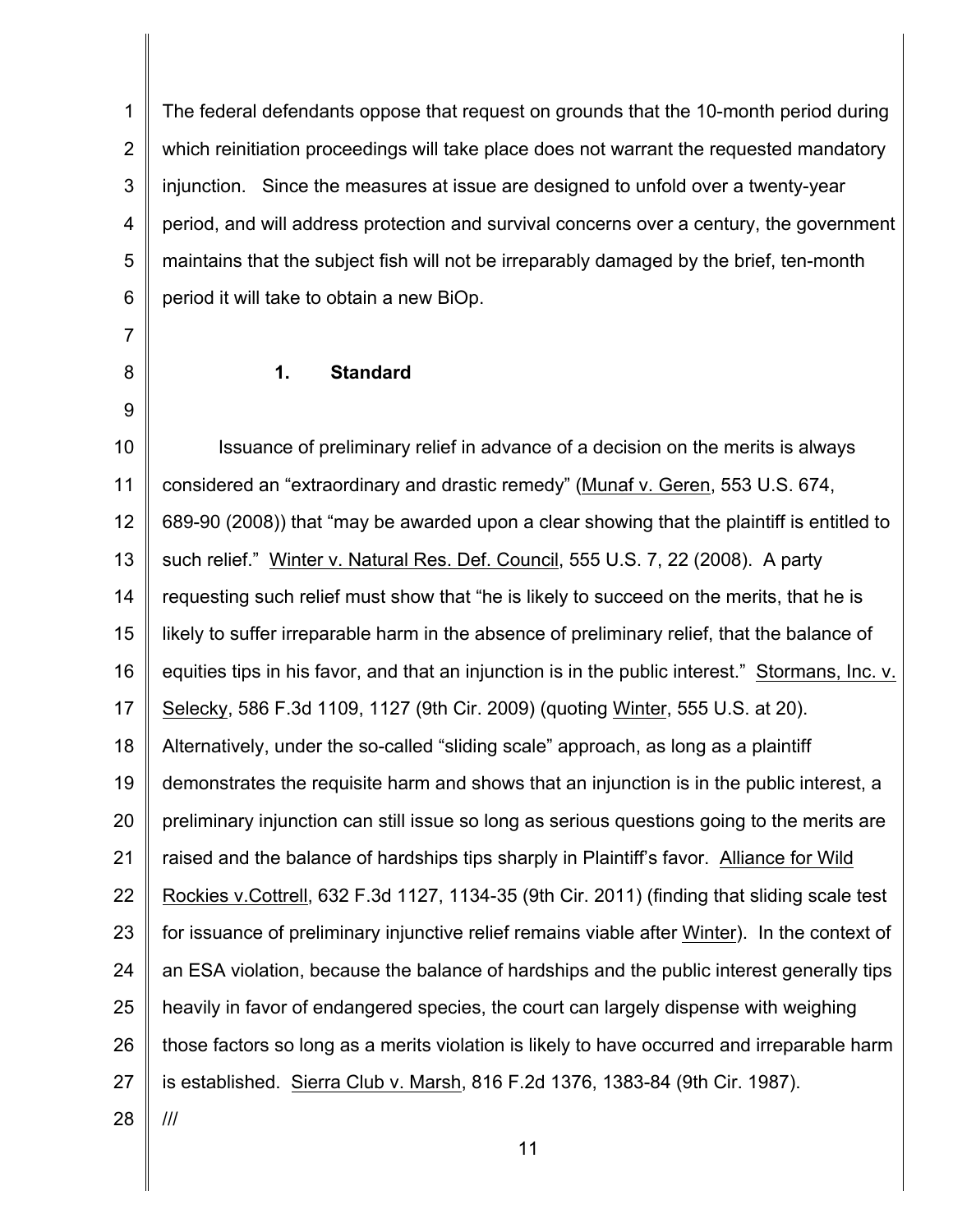1 2 3 4 In determining the likelihood of success in the context of a preliminary injunction, agency action should be upheld in accordance with the provisions of the APA unless it is "arbitrary, capricious, an abuse of discretion, or otherwise not in accordance with law." Earth Island Inst. v. Carlton, 626 F.3d 462, 468 (9th Cir. 2010);

5 6 7 8 9 10 A request for mandatory injunctive relief, like that sought here, "goes well beyond simply maintaining the status quo *pendente lite* [and] is particularly disfavored." LGS Architects v. Concordia Homes of Nev., 434 F.3d 1150, 1158 (9th Cir. 2006) (citation omitted) (emphasis in original). Therefore, "when a mandatory preliminary injunction is requested, the district court should deny such relief, 'unless the facts and law clearly favor the moving party.'" Stanley v. Univ. of S. Cal., 13 F.3d 1313, 1320 (9th Cir. 1994).

**2**. **Analysis**

14 15 16 17 18 19 20 21 22 23 In attempting to show the requisite irreparable harm, the SYRCL argues that Englebright blocks historic, highly valuable Upper Yuba habitat for the threatened species and also cuts off key upstream tributaries. According to Plaintiffs, Englebright further traps gravel needed to create a health spawning substrate in the Yuba River downstream from the dam. Plaintiffs go on to assert that the 1964 fish ladders at Daguerre are inadequately designed and operated. Plaintiffs maintain that all these factors impact both species' viability and habitat and further constitute an unauthorized taking under the ESA given the precarious nature of the threatened fish. Plaintiffs assert that the federal defendants' refusal to do anything beyond maintaining the status quo until a new BiOp is prepared constitutes both a Section 7 and a Section 9 ESA violation.

24 25 26 27 In response, the Federal Defendants point out that it has voluntarily agreed to undertake those measures it has the authority and funding to carry out, including salmonid surveys, gravel injection, placement of large woody material and improvements to existing fish ladder operation.

28 ///

11

12

13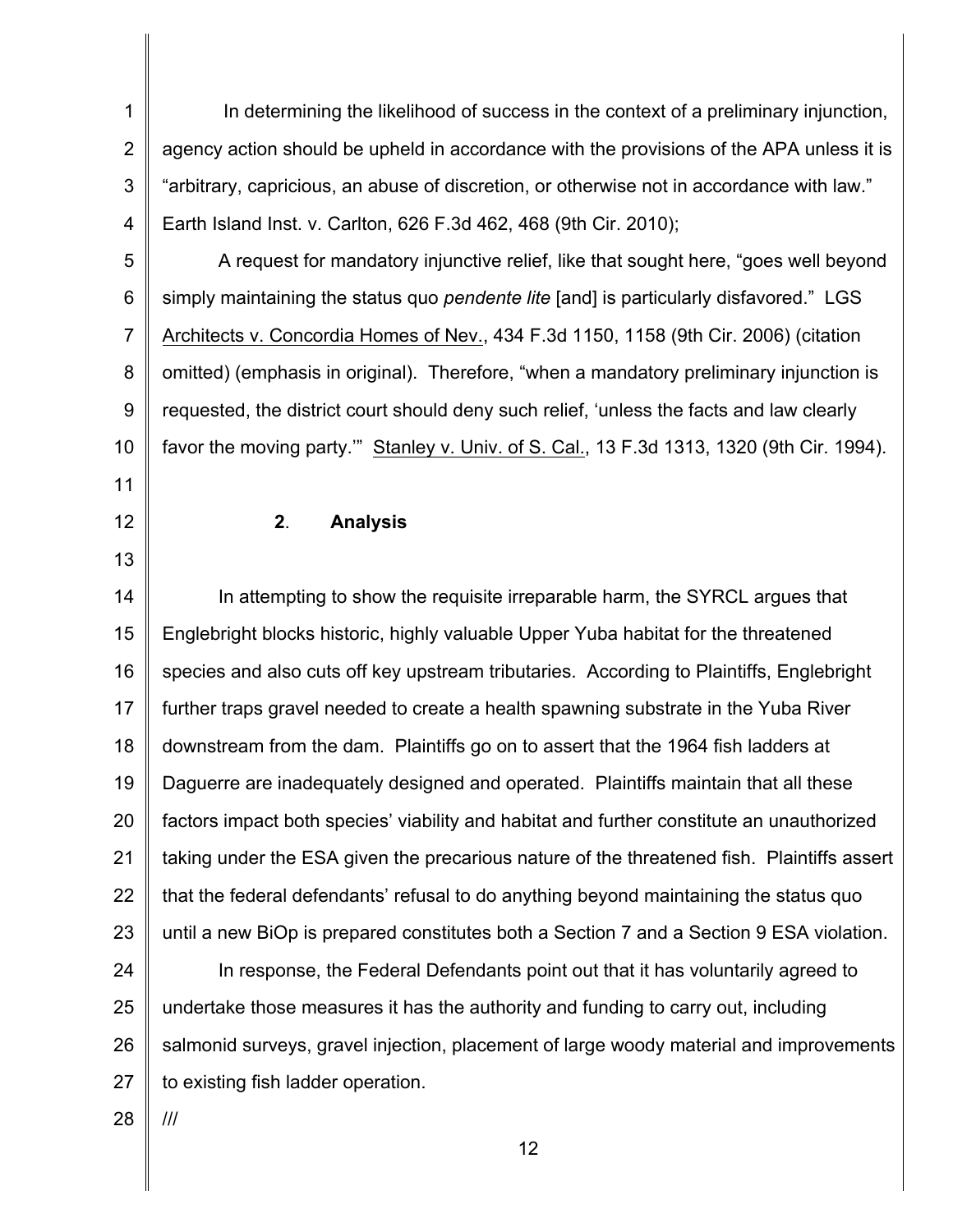1 2 3 4 5 Since all these measures benefit the species, and since the government represents it plans to take no affirmative action during the interim reinitiation period that would harm the species in any way, it asserts that the requisite clear showing of irreparable harm has not been made with respect to a Section 7 challenge to action affecting the species and their critical habitat.

6 7 8 9 10 11 12 13 Plaintiffs must show a "definitive threat of future harm to protected species" under Section 7 of the ESA; "mere speculation" as to the incremental possibility" of such risk is insufficient. Nat'l Wildlife Fed'n v. Burlington N.R.R., 23 F.3d 1508, 1512 n.8 (9th Cir. 1994). Moreover, "[i]rreparable harm to ESA listed species has to be measured at the species level," and a "plaintiff must present a concrete showing of probable deaths during the interim period and of how these deaths may impact the species." Nw. Envtl. Def. Ctr. v. U.S. Army Corps of Eng'rs, 817 F. Supp. 2d 1290, 1315 (D. Or. 2011) (quotation omitted).

14 15 16 17 18 19 20 21 22 23 Additionally, with respect to a Section 9 "taking" claim under the ESA, the environmental plaintiffs must make a "concrete showing of probable deaths during the interim period" and demonstrate "how those deaths may impact the species." Id. at 1317. To meet this burden, plaintiffs must prove by a preponderance of the evidence that a "reasonably certain threat of imminent harm to a protected species" exists. Marbled Murrelet v. Babbitt, 83 F.3d 1061, 1066 (9th Cir. 1996); Defenders of Wildlife v. Bernal, 204 F.3d 920, 925 (9th Cir. 200). A "potential" injury to the species is "inadequate to establish Section 9 liability." Swinomish Indian Tribal Cmty. v. Skagit Cnty Dike Dist. No. 22, 618 F. Supp. 2d 1262, 1270 (W.D. Wash. 2008). Plaintiffs have not made the requisite showing under either Section 7 or Section 9.

24 25 26 27 28 Here, any impact to the affected species must be seen in context. The Englebright Dam has been in place, and has blocked fish passage to the upper Yuba River, for more than seventy years. The Daguerre Point Dam was constructed over a century ago. Any effects upon Chinook, steelhead and sturgeon have been ongoing for decades.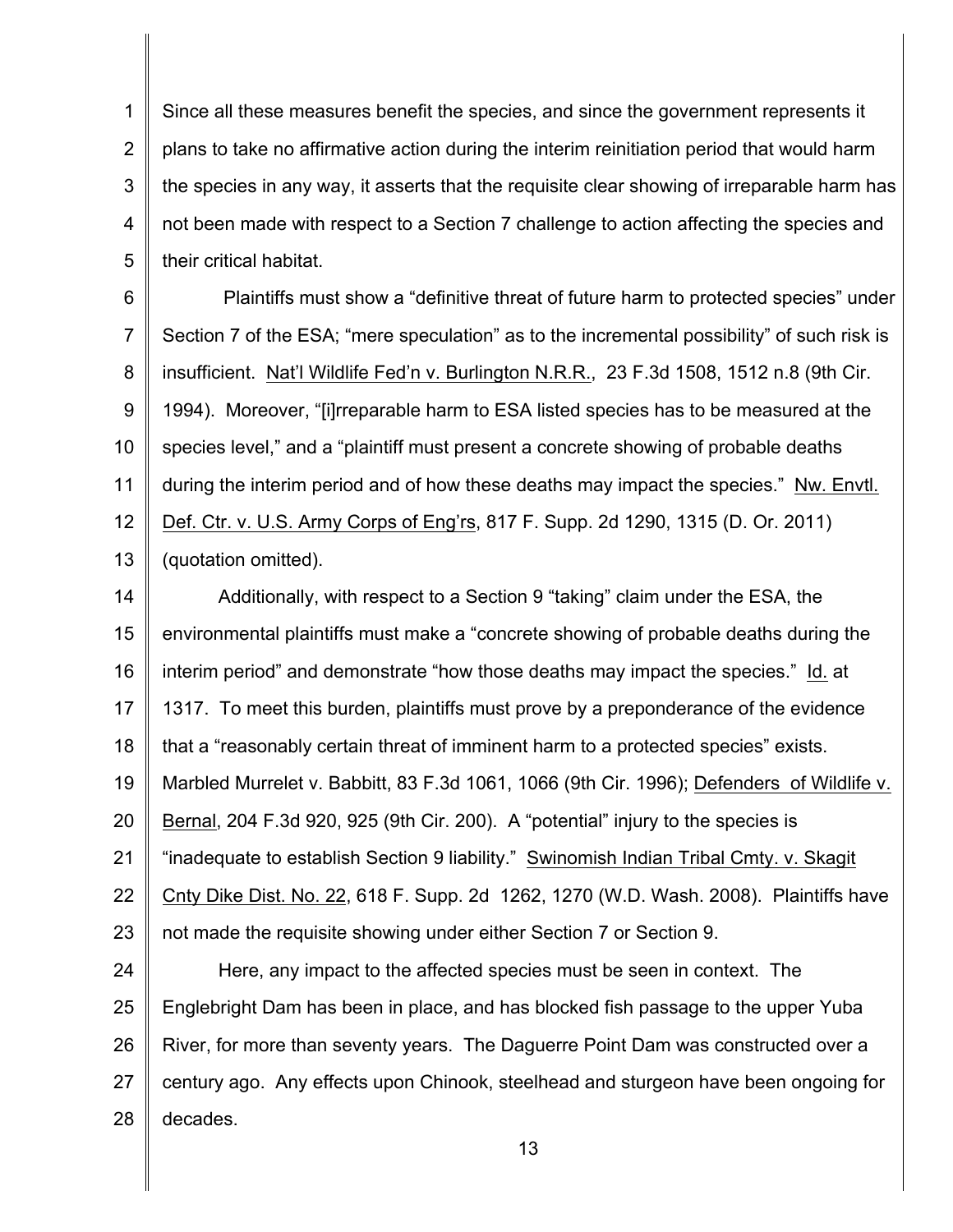1 2 3 4 5 6 7 8 Aside from arguing in conclusory fashion that the species are now at a critical point,  $6$ Plaintiffs have made no real effort to quantify the effects of continued dam operation on these species, and more importantly have made no attempt whatsoever to quantify any impact occurring during the interim 10-month period that will elapse between now and the expected completion of a new BiOp in May of 2014. The relevant inquiry for preliminary injunction purposes is whether the requested relief is necessary to avoid irreparable harm during the interim period that the relief is to be provided. N.W. Envt'l Def. Ctr. v. U.S. Army Corps of Eng'rs, 817 F. Supp. 2d at 1315.

9 10 11 12 13 14 15 16 17 18 Given the decades that the dams in question have been in place, the problematic nature of establishing irreparable harm based on a 10-month window is hardly surprising. In addition, the RPAs called for in the 2012 BiOp in themselves look to the long rather than the short term. That is consistent with the fact that population viability analysis for risk to the subject fish species is evaluated over a 100-year time frame, and not over a period of months as Plaintiffs would have the Court believe. Decl. of Howard Brown, 13-cv-00059, ECF No. 34-1, ¶¶ 16-17. The approach taken by the 2012 BiOp is consistent with this analysis. In assessing long-term survival and viability, the BiOps' conclusions are based on modeling and scientific inferences projecting effects on the listed species over a span of 100 years. 2012 BiOp, Ex. A to Brown Decl, pp. 38, 202.

19 20 21 22 23 Examination of the injunctive relief measures that the environmental plaintiffs seek to compel by way of mandatory injunction also indicates a long-term approach. Of the six measures that plaintiffs demand, four are not even scheduled to occur during the reinitiated consultation period. Others call for planning steps or studies without any on the ground effects that could either cause of prevent irreparable harm to the species. ///

24

25

///

<sup>27</sup> 28  $6$  Plaintiffs' opening brief states unequivocally that the six additional actions sought by way of mandatory injunction "cannot be delayed any longer due to the urgent need to reduce the primary stressors on the listed fish populations." ECF No. 29-1, Case No. 2:13-cv-00059, 17:24-26, citing Gary Reddy Decl. ¶ 17.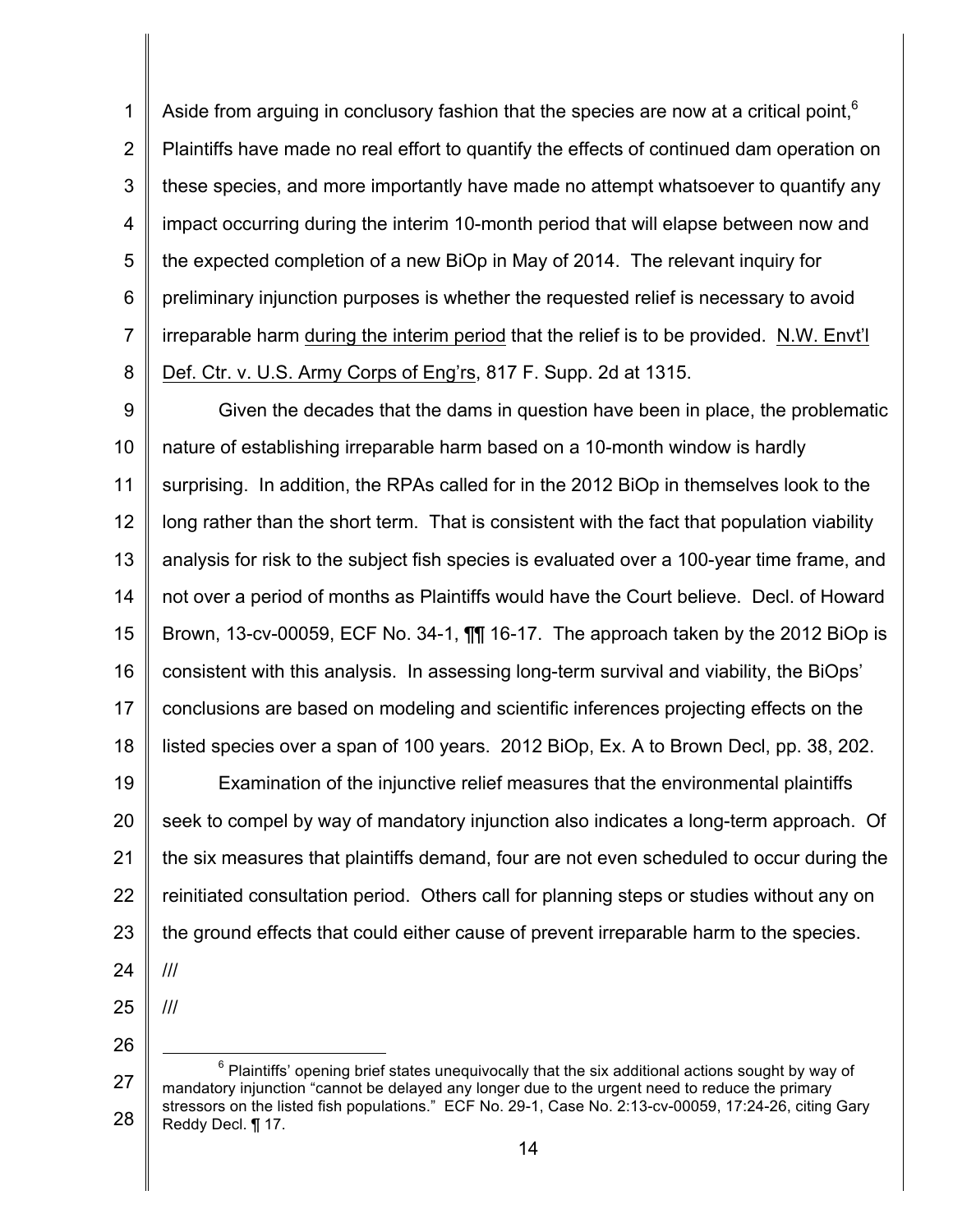1 2 3 4 To warrant a preliminary injunction, however, the environmental plaintiffs must show that each item of injunctive relief they seek is necessary to avoid irreparable harm to the listed species during the interim period. See South Yuba River Citizens League v. NMFS, 804 F. Supp. 2d 1045, 1057 (E.D. Cal. 2011)

5 6 7 8 9 10 11 12 13 14 15 16 17 18 19 The first item that the environmental plaintiffs propose, the development and implementation of fish passage at Englebright and Daguerre by July 2018, "will provide no benefit to the listed species in the interim period" and therefore must be denied. Id. The second request, which calls for three times as much gravel placement than that agreed to by the Corps (15,000 tons versus 5,000 tons) has also not been shown to prevent irreparable harm within the next 10 months. The third measure, implementation of a long-term channel plan, would not occur at the earliest until 2019, more than four years after the interim period now under consideration has expired. The fourth proposed item of mandated relief, placement of more woody debris for fish growth and survival, is negated by the Corps' already stated willingness to begin placement of such material this year. Fifth, the proposed predation control measures are not scheduled to be implemented until 2015 and the biological status quo will not be altered in the interim. Sixth and finally, the development of a green sturgeon monitoring and management plan will not be implemented until 2016 and therefore will also have no effect on the status quo in the meantime.

20 21 22 23 24 25 While the Court recognizes the environmental plaintiffs' concern that these measures must in some instances be started, at least for planning purposes, in the near future in order to be completed by the applicable deadlines, any harm during the meantime has not been quantified at all, much less to the extent necessary to justify the extraordinary relief represented by a mandatory injunction. The requested injunction is denied.

26 ///

27 ///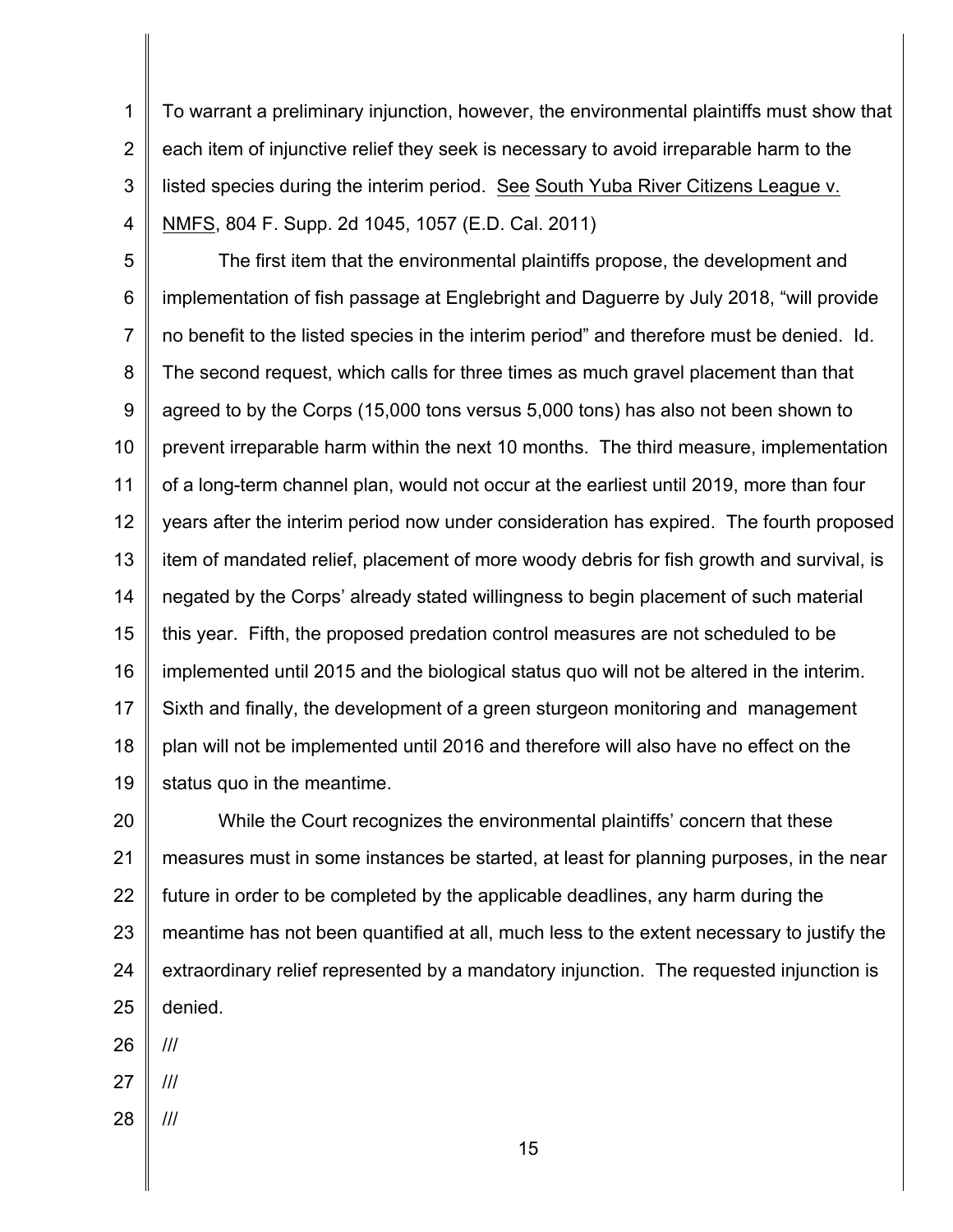# **A. Federal Motions for Stay and/or Remand**

1

| 3  | Having determined that Plaintiffs in the SYRCL case have not established the                  |
|----|-----------------------------------------------------------------------------------------------|
| 4  | propriety of a mandatory preliminary injunction, the Court must now consider whether          |
| 5  | either the SYRCL or the YCWA case should be stayed while the reinitiation proceedings         |
| 6  | take place over the coming 10 months. The federal defendants argue that it is wasteful        |
| 7  | and inefficient to litigate compliance with multi-decade conservation measures in the         |
| 8  | 2012 BiOp, given the fact that an ongoing Section 7 consultation is in process that will      |
| 9  | produce a new BiOp likely superseding the 2012 BiOp in any event. The Court agrees.           |
| 10 |                                                                                               |
| 11 | <b>Standard</b><br>1.                                                                         |
| 12 |                                                                                               |
| 13 | A power to stay proceedings is "incidental to the power inherent in every court to            |
| 14 | control the disposition of the causes on its docket with economy of time and effort for       |
| 15 | itself, for counsel, and for litigants." Landis v. N. Am. Co., 299 U.S. 248, 254 (1936). A    |
| 16 | court may enter a stay "pending resolution of independent proceedings which bear upon         |
| 17 | the case whether the separate proceedings are judicial administrative or arbitral in          |
| 18 | character" Leyva v. Certified Grocers of Cal., Ltd., 593 F.2d 857, 863-64 (9th Cir.           |
| 19 | 1979). This is true even if the issues in such proceedings are not necessarily controlling    |
| 20 | with respect to the action before the court. Id. In exercising its discretion, the court must |
| 21 | evaluate the competing interests affected by either granting or refusing a stay, including    |
| 22 | "the hardship or inequity which a party may suffer in being required to go forward, and       |
| 23 | the orderly course of justice measured in terms of the simplifying or complicating of         |
| 24 | issues, proof, and questions of law which could be expected to result from a stay."           |
| 25 | Lockyer v.Mirant Corp. 398 F.3d 1098, 1110 (9th Cir. 2005) (citation omitted).                |
| 26 | ///                                                                                           |
| 27 | ///                                                                                           |
| 28 |                                                                                               |
|    | 16                                                                                            |
|    |                                                                                               |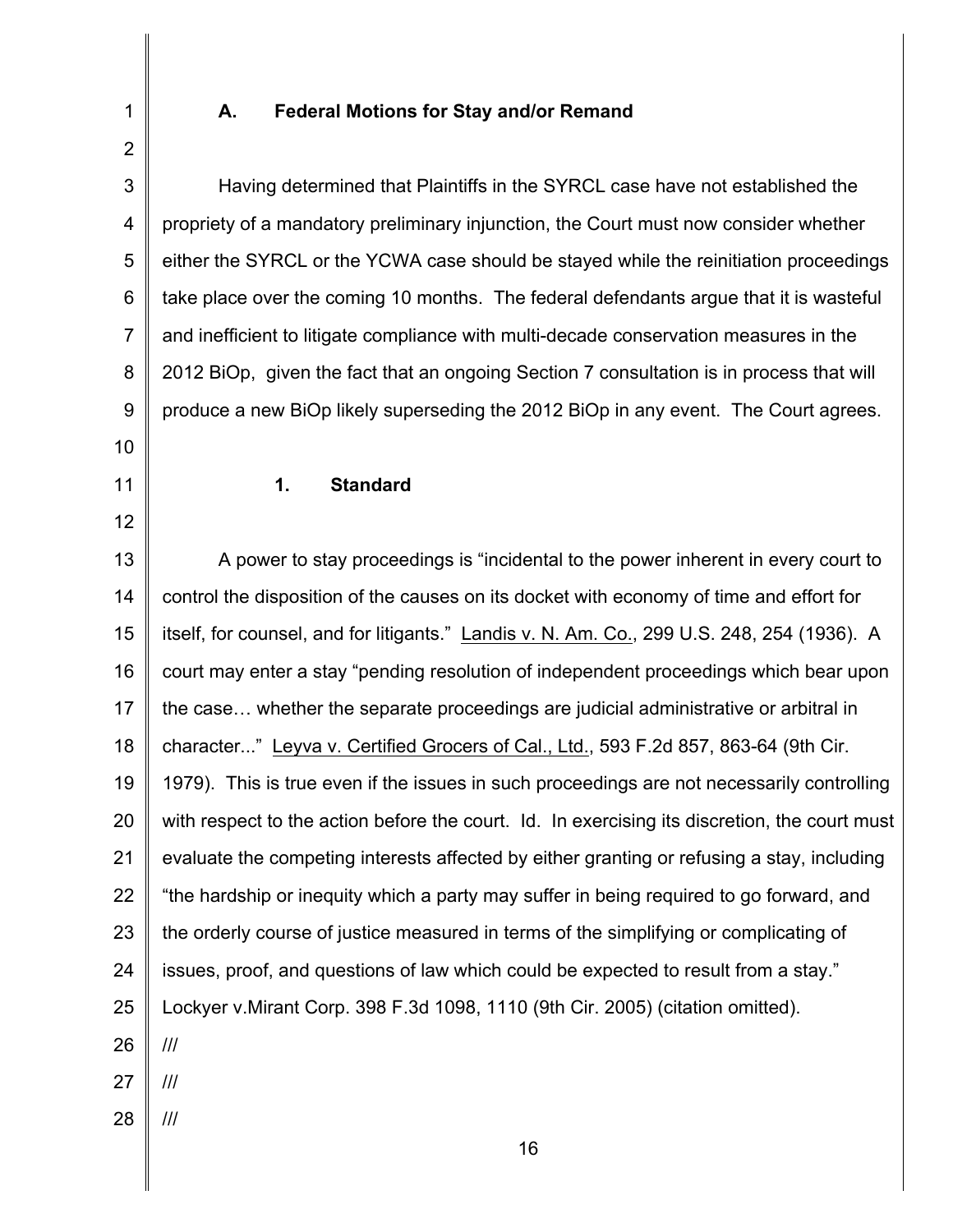### **2. Analysis**

3 4 5 6 7 8 9 10 11 12 The federal defendants contend that because reinitiation will likely resolve, narrow, or clarify the issues, a stay will avoid "wasteful duplication of effort." Chronicle Publ'g. Co. v. Nat'l. Broad. Co., 294 F.2d 744, 747-48 (9th Cir. 1961). Significantly, too, where agencies proposed to resolve disputed issues administratively, courts should ordinarily "allow agencies to cure their own mistakes rather than wasting the courts' and the parties' resources reviewing a record that both sides acknowledge to be incorrect or incomplete." Ethyl Corp. v. Browner, 989 F.2d 522, 524 (D.C. Cir. 1993). These principles apply with particular force in the context of complex environmental regulatory schemes like that encompassed by the ESA. See, e.g., Lands Council v. McNair, 629 F.3d 1070, 1074 (9th Cir. 2010).

13 14 15 16 17 18 19 20 21 22 23 24 25 26 27 As the government posits, "[f]orcing Defendants to proceed in the instant litigation, when it is already clear that the outcome of the [administrative proceedings] will impact the final resolution of this case, would be prejudicial." J.M. Martinac Shipbuilding Corp. v. Washington, 2007 WL 445438 at \*4 (W.D. Wash 2007). Defendants maintain that without a stay, the parties will be required to litigate, and the Court to adjudicate, the same fundamental issues that are already being reconsidered by the involved agency, here NMFS. Moreover, as the federal defendants also point out, a stay is prudent in order to avoid "potentially inconsistent results" that could occur if the pending litigation and the administrative reinitiation were to proceed simultaneously. See Cal. Dep't of Water Res. v. Powerex Corp., 653 F. Supp. 2d 1057, 1065 (E.D. Cal. 2009). In addition, the government also represents that forcing the litigation to proceed would divert scarce agency resources from the ongoing ESA consultation. Finally, defendants correctly point out that scientific judgments and technical analyses are ordinarily matters within the agency's particular expertise, and are accordingly more efficiently and effectively resolved by the agency itself.

28 ///

1

2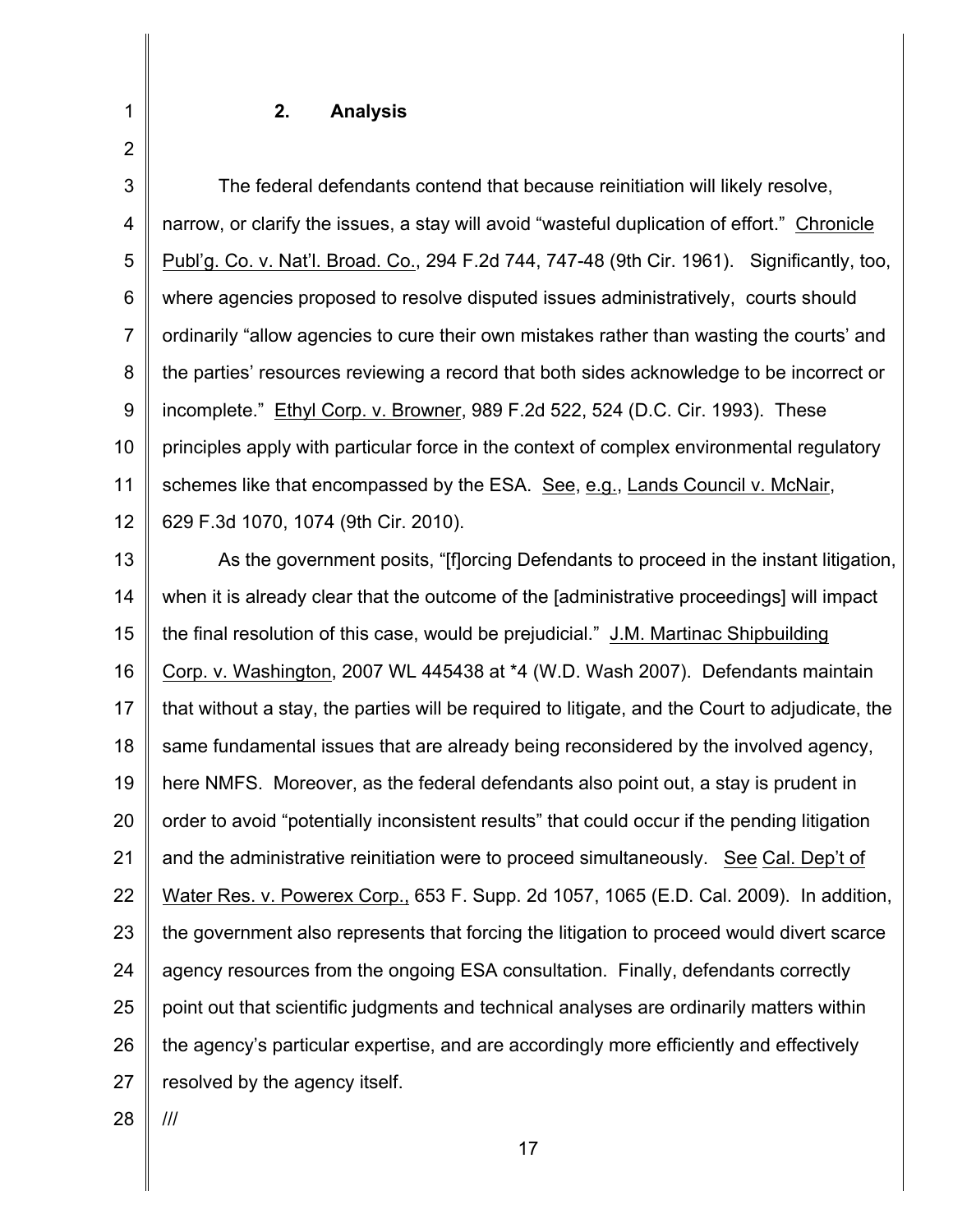1 2 3 4 See Lands Council v. McNair, 629 F.3d at 1074 (9th Cir. 2010) (reviewing court must be "at its most deferential" with respect to such matters). According to Defendants, that factor also points towards permitting the NMFS to resolve disputed issues with respect to the 2012 BiOp prior to judicial involvement.

5 6 7 8 9 10 11 12 13 14 15 16 As already set forth above with respect to the environmental plaintiffs' preliminary injunction request, there is no evidence that species' viability will be imperiled in any concrete way during the coming year. Pending completion of the new BiOp, the Corps will continue to maintain the safety and security of the dams, and will also continue to carry out measures beneficial to fish, to the extent it concludes it has the statutory authority to do so. The Court concludes a stay of the SYRCL litigation is appropriate under those circumstances with the caveat that deadlines will be imposed with respect to completion of both the preliminary biological assessment and the subsequent biological opinion as requested by the SYRCL and agreed upon by the government. The Court has equitable discretion to set a reasonable schedule in that regard. See Ctr for Biological Diversity v. Norton, 212 F. Supp. 2d 1217, 1221 (S.D. Cal. 2002) (in remand context).

17 18 19 20 21 22 23 24 25 26 27 28 With regard to the YCWA action, the issue is somewhat different since the plaintiff power companies are concerned that absent an immediate decision on the merits of the 2012 BiOp, their ability to obtaining hydroelectric relicensing from FERC may be compromised. YCWA and PG&E worry, for example, that in the long run, modification to the Englebright and Daguerre dams will be detrimental to their interest in using hydraulic head created by the dams for hydropower and water diversion. Under the terms of the existing RPA, however, no such modification would occur until 2020 at the earliest. In addition, the 2012 BiOp contains no terms affecting any existing FERC license (see 2012 BiOp, Ex. A. to Decl. of Howard Brown, 2:13-cv-00042, ECF No. 44-3, p. 152) and FERC has already concluded that because the 2012 BiOp is "under revision and is under legal review," it does not constitute "new information relative to the ongoing hydroelectric relicensing process." Howard Decl., ¶ 13.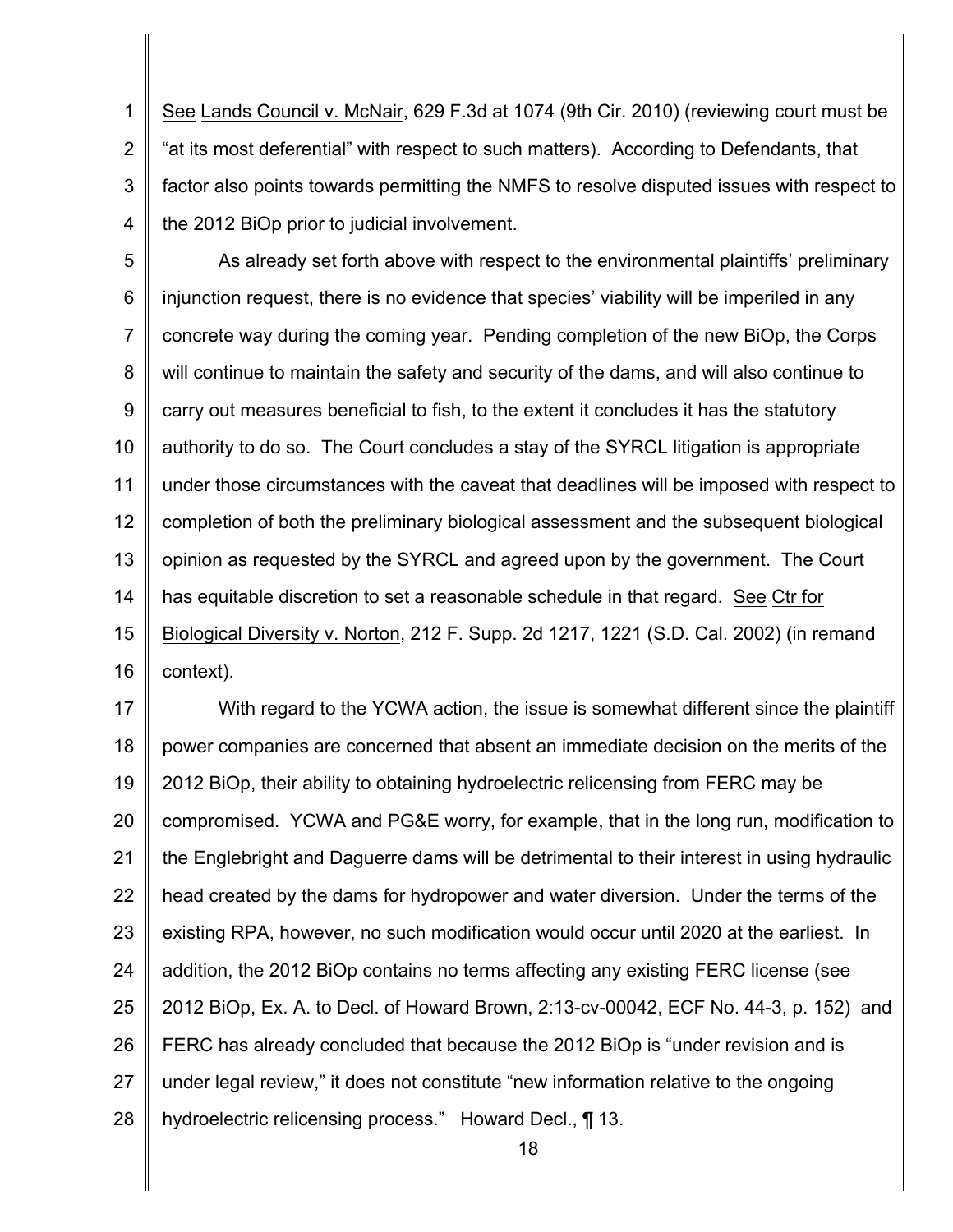1 2 3 4 5 6 Nonetheless, fearing that the 2012 BiOp could be an issue in the future, YCWA asks, if the case is stayed, that the Court's Order contain provisions that NMFS will not cite nor rely on the 2012 BiOp in any future filings with FERC, that NMFS will not directly nor indirectly rely on the 2012 as precedent. The Federal Defendants have expressed no opposition to those conditions and they will be incorporated within the Court's order as set forth below.

7 8 9 10 11 12 13 14 15 16 The Court recognizes that the federal defendants' motion in the YCWA case initially requests this Court remand the matter back to NMFS for further consideration, with the YCWA action being dismissed in the meantime. In the SYRCL case, however, only a stay of proceedings is sought. Voluntary remand, like whether to grant a stay, is a matter within the Court's inherent power. See Trujillo v. Gen'l Elec. Co., 621 F.2d 1084, 1086 (10th Cir. 1980). As counsel for the government conceded at the time of oral argument, there is no significant difference between those two remedies. In the Court's view, because NFMS has already agreed to reinitiate proceedings, which a remand would have accomplished, a simple stay makes sense in order to permit that alreadybegun reinitiation process to run its course.

### **CONCLUSION**

17

18

19

20 21 22 23 24 25 26 27 28 For the reasons set forth above, Plaintiff SYRCL's Motion for Preliminary Injunction (ECF No. 29 in Case No. 2:13-cv-00059-MCE-EFB) is DENIED. The federal defendants' Motion For Stay of Proceedings in Case No. 2:13-cv-00059-MCE-EFB is GRANTED. The federal defendants' Motion for Voluntary Remand or Stay of Proceedings (ECF No. 44 in Case No. 2:13-cv-00042-MCE-CKD) is DENIED with respect to remand but GRANTED with regard to the alternatively requested stay. /// /// ///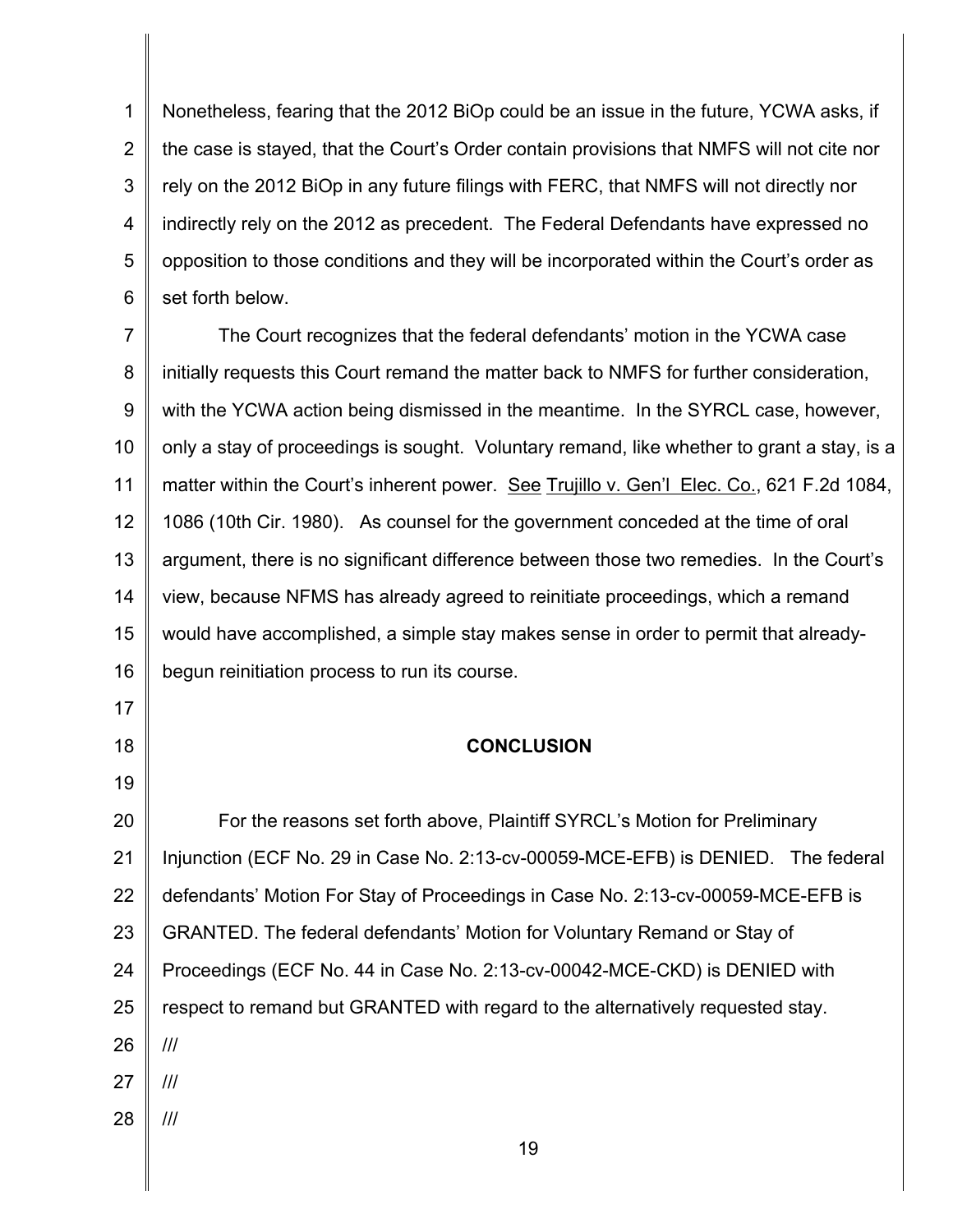1

IT IS FURTHER ORDERED as follows:

2 3 4 1. By October 22, 2013, the Corps shall submit to NMFS the final biological assessment required for NMFS, in turn, to complete a new biological assessment for the Project/

5 6 2. By May 12, 2014, NMFS shall issue its final biological opinion for the Project.

7 8 3. The stay as to both related cases shall be automatically lifted, without further court order, upon issuance of said final biological opinion.

9 10 11 12 13 14 15 16 17 18 19 20 21 22 4. During the pendency of reinitiation proceedings, which will conclude with issuance of NMFS' final biological opinion, the Corps is directed to continue its ongoing efforts to ameliorate any adverse effects of the project upon the subject fish. Said measures are to include a) inspection and maintenance of the Daguerre fish ladders; b) placement and monitoring of 5,000 tons of gravel for spawning habitat; c) salmonid redd surveys as specified in the 2012 BiOp; and d) placement and monitoring of large woody material between Englebright and Daguerre, as also called for in the 2012 BiOp. 5. During the pendency of the reinitiation process, NMFS will not cite nor rely on the 2012 BiOp or its RPAs, in any further filings with FERC involving relicensing proceedings for a) Plaintiff YCWA's Yuba River Development Project; b) Plaintiff-Intervenor Nevada Irrigation District's Yuba-Bear Hydroelectric Project; or c) Plaintiff-Intervenor Pacific Gas and Electric Company's Drum-Spaulding Project. NMFS is further directed, during the same period, not to directly or indirectly rely on the 2012 BiOp or any of its provisions for purposes of establishing the environmental baselience

23 in any consultations regarding the aforementioned relicensing proceedings.

24

- 25 ///
- 26 ///
- 27 ///
- 28 ///